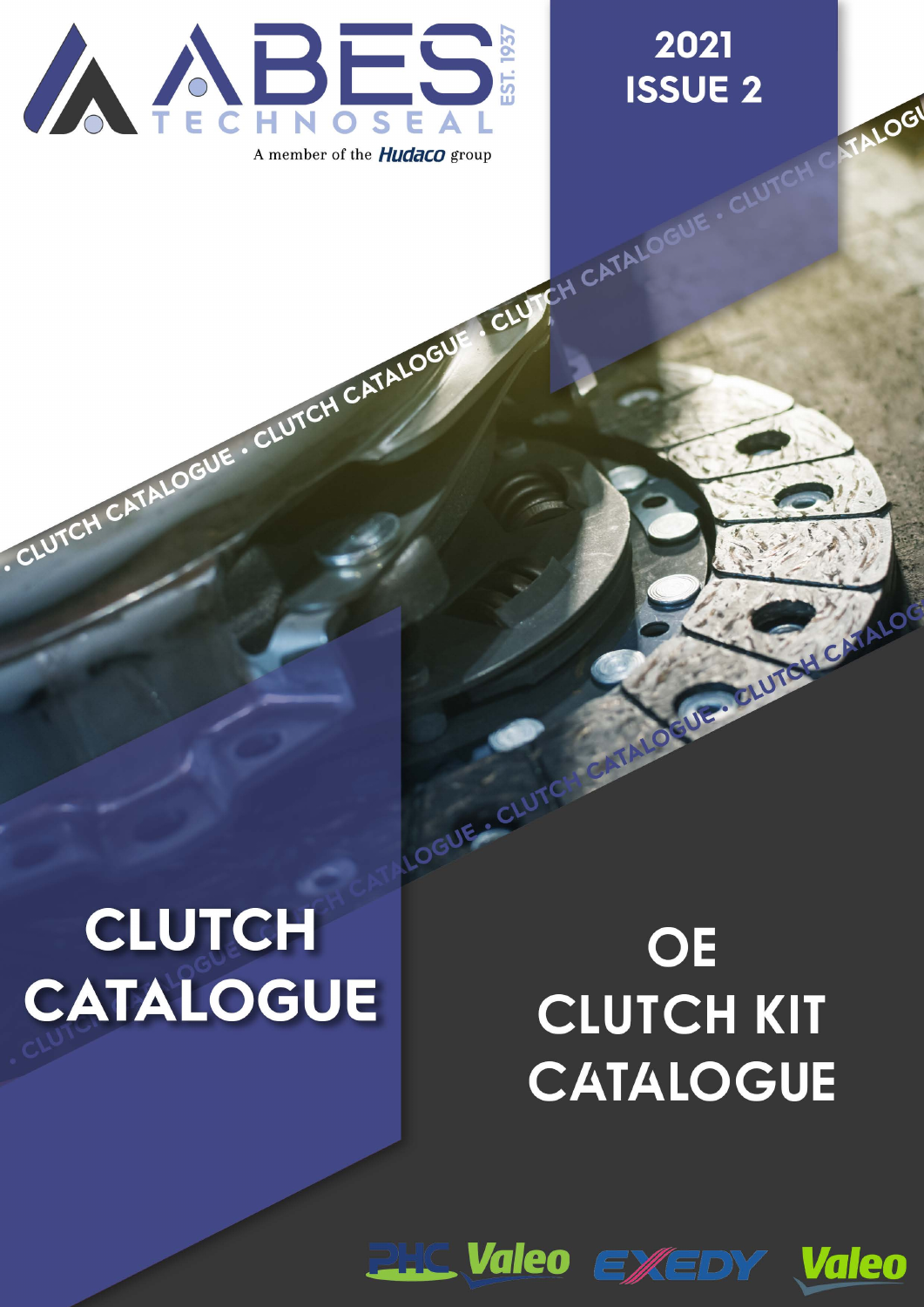#### **VALEO**

|                                                   |             | <b>AMEG</b>      |                   |                         |
|---------------------------------------------------|-------------|------------------|-------------------|-------------------------|
| <b>ALFA ROMEO</b><br>147                          | YEAR        |                  | <b>DIMENSIONS</b> | <b>FLYWHEEL PROFILE</b> |
| 147 2.0 TWIN SPARK 16V (AR32310) (2 in 1 kit)     | 00-04       | <b>AR04</b>      | 230 X 23.1 - 20   | 0.5mm step              |
| 147 2.0 TWIN SPARK 16V (AR32310) (2 in 1 kit)     | 04-         | <b>AR04</b>      | 230 X 23.1 - 20   | 0.5mm step              |
| <u> 156</u>                                       |             |                  |                   |                         |
| 156 2.0 16V SELESPEED 16V (AR937A1) (2 in 1 kit)  | 03-         | <b>AR04</b>      | 230 X 23.1 - 20   | 0.5mm step              |
| <u>GTV</u>                                        |             |                  |                   |                         |
| GTV 2.0i TWIN SPARK (AR32310) (2 in 1 kit)        | 96-99       | <b>AR04</b>      | 230 X 23.1 - 20   | 0.5mm step              |
| GTV 3.0 V6 24V (AR36101)<br><b>SPIDER</b>         | 97-01       | <b>AR05</b>      | 235 X 23.1 - 20   |                         |
| SPIDER 2.0i TWIN SPARK 16V (AR32310) (2 in 1 kit) | 03-06       | AR04             | 230 X 23.1 - 20   | 0.5mm step              |
|                                                   |             |                  |                   |                         |
|                                                   |             | ¥                |                   |                         |
|                                                   |             | Š                |                   |                         |
| <b>CITROEN</b>                                    | <b>YEAR</b> |                  | <b>DIMENSIONS</b> | <b>FLYWHEEL PROFILE</b> |
| <u>C2</u><br>C2 1.4i (TU3JP)                      | $02 -$      | CT01             | 180 X 20.7 - 18   | 0.5mm step              |
| C2 1.4 VTR (TU3JP)                                | 04-         | CT01             | 180 X 20.7 - 18   | 0.5mm step              |
| C <sub>2</sub> 1.4 HD <sub>i</sub> (DV4TD)        | $04 -$      | CT <sub>02</sub> | 200 X 20.7 - 18   | 0.5mm step              |
| C2 1.6 16V (TU5JP)                                | $02 -$      | CT <sub>04</sub> | 200 X 20.7 - 18   | 0.5mm step              |
| C2 1.6i VTR 16V (TU5JP)                           | 99-03       | CT <sub>04</sub> | 200 X 20.7 - 18   | 0.5mm step              |
| C2 1.6i VTS 16V (TU5JP)                           | 05-         | CT <sub>04</sub> | 200 X 20.7 - 18   | 0.5mm step              |
| <u>С3</u>                                         |             |                  |                   |                         |
| C3 1.4 HDi (DV4TD)                                | 03-         | CT <sub>02</sub> | 200 X 20.7 - 18   | 0.5mm step              |
| C3 1.6 16V (TU5JP4)                               | $02 -$      | CT <sub>04</sub> | 200 X 20.7 - 18   | 0.5mm step              |
| <u>C4</u>                                         |             |                  |                   |                         |
| 1.6i 16 VALVE (TU5JP4)                            | $05 -$      | CT <sub>04</sub> | 200 X 20.7 - 18   | 0.5mm step              |
| 1.6 HDi (DV6TED)                                  | 05-         | CT <sub>08</sub> | 228 X 20.8 - 18   | <b>DMF</b>              |
| <u>C5</u>                                         |             |                  |                   |                         |
| C5 2.0i 16V (EW10J4)                              | $01 -$      | CT <sub>03</sub> | 230 X 20.7 - 18   | 0.8mm step              |
| <u>XSARA</u>                                      |             |                  |                   |                         |
| XSARA PICASSO 1.6i 16V (TU5JP)                    | $01 - 06$   | CT <sub>04</sub> | 200 X 20.7 - 18   | 0.5mm step              |
| XSARA PICASSO 1.8i 16V (EW7J4)                    | $01 - 05$   | CT <sub>03</sub> | 230 X 20.7 - 18   | 0.8mm step              |
| XSARA PICASSO 2.0 HDi (DW10TD)                    | 03-         | CT <sub>05</sub> | 230 X 20.7 - 18   | 0.5mm step              |
| XSARA 1.6i 16V (TU5JP)                            | $01 - 05$   | CT04             | 200 X 20.7 - 18   | 0.5mm step              |
| XSARA 2.0 16V (EW10J4)                            | $02 -$      | CT <sub>03</sub> | 230 X 20.7 - 18   | 0.8mm step              |
|                                                   |             |                  |                   |                         |
|                                                   |             | ₩                |                   |                         |
| <b>CITROEN COMMERCIAL</b>                         | <b>YEAR</b> | Š                | <b>DIMENSIONS</b> | <b>FLYWHEEL PROFILE</b> |
| BERLINGO 1.4i (TU3JP)                             | $02 -$      | CT07             | 200 X 20.7 - 18   | 0.5mm step              |
| BERLINGO 1.9D (DW8)                               | 03-         | CT <sub>06</sub> | 200 X 20.7 - 18   | 0.5mm step              |
|                                                   |             |                  |                   |                         |
|                                                   |             |                  |                   |                         |
|                                                   |             |                  |                   |                         |
| <b>FIAT</b>                                       | <b>YEAR</b> |                  | <b>DIMENSIONS</b> | <b>FLYWHEEL PROFILE</b> |
| <b>GRANDE PUNTO</b>                               |             |                  |                   |                         |
| <b>GRANDE PUNTO 1.4</b>                           | 06-         | <b>FT10</b>      | 200 X 17.0 - 20   | 0.5mm step              |
| <u>PALIO</u>                                      |             |                  |                   |                         |
| PALIO 1.2 (178B5) 17mm SPIGOT SHAFT 514 GEARBOX   | 04-         | FT <sub>05</sub> | 180 X 17.2 - 20   | 0.4mm step              |
| PALIO 1.6                                         | 97-02       | FT10             | 200 X 17.0 - 20   | 0.5mm step              |
| PALIO 1.6                                         | $00-$       | FT10             | 200 X 17.0 - 20   | 0.5mm step              |
| PALIO 1.6                                         | 02-         | FT07             | 200 X 23.0 - 20   | 0.5mm step              |
| <b>SEICENTO</b><br>SEICENTO 1.1                   | $01 -$      | FT <sub>05</sub> |                   | 0.4mm step              |
| <b>SIENA</b>                                      |             |                  | 180 X 17.2 - 20   |                         |
| SIENA 1.2 (178B5) 17mm SPIGOT SHAFT 514 GEARBOX   | 00-         | FT05             | 180 X 17.2 - 20   | 0.4mm step              |
| SIENA 1.6                                         | 97-02       | FT10             | 200 X 17.0 - 20   | 0.5mm step              |
| SIENA 1.6                                         | 02-         | FT07             | 200 X 23.0 - 20   | 0.5mm step              |
| <u>STILIO</u>                                     |             |                  |                   |                         |
| STILIO 1.6i                                       | 04-         | FT10             | 200 X 17.0 - 20   | 0.5mm step              |
| <b>ULYSSE</b>                                     |             |                  |                   |                         |
| ULYSSE 2.0ie (RFU, XU10J2)                        | 99-02       | FT09             | 215 X 20.8 - 18   | 0.5mm step              |
| <u>UNO</u>                                        |             |                  |                   |                         |
| 1.0 CENTO                                         | 95-00       | FT05             | 180 X 17.2 - 20   | 0.4mm step              |
| 1.1 FIRE Hydraulic clutch 30mm bearing            | 95-00       | FT05             | 180 X 17.2 - 20   | 0.4mm step              |
| 1.1 MIA (160A3)                                   | 98-00       | FT05             | 180 X 17.2 - 20   | 0.4mm step              |
| 1.4 PACER TURBO (146A8)                           | 90-98       | FT04             | 200 X 23.0 - 20   | 0.4mm step              |
| 1.1 TEMPO (160A1)                                 | 98-00       | FT05             | 180 X 17.2 - 20   | 0.4mm step              |
|                                                   |             |                  |                   |                         |
|                                                   |             | <b>ANGO</b>      |                   |                         |
| <b>FIAT COMMERCIAL</b>                            | <b>YEAR</b> |                  | <b>DIMENSIONS</b> | <b>FLYWHEEL PROFILE</b> |
| DUBLO PANEL VAN 1.9 DIESEL (223A6)                | $01 -$      | FT08             | 200 X 23.0 - 20   | 0.4mm step              |
| DUCATO 2.8 JTD (8140-43S)                         | $02 -$      | FT11             | 242 X 21.0 - 18   | 1.0mm step              |

STRADA 1.6 ELX (178D) 05- **FT10** 200 X 17.0 - 20 0.4mm step STRADA 1.6 (182B6) 07- **FT05** 180 X 17.2 - 20 0.4mm step STRADA 1.7 TD EL (176A) **05- FT12** 200 X 17.0 - 20 13mm recess UNO PANEL VAN 1.1 Hydraulic clutch 30mm bearing 95- **FT05** 180 X 17.2 - 20 0.4mm step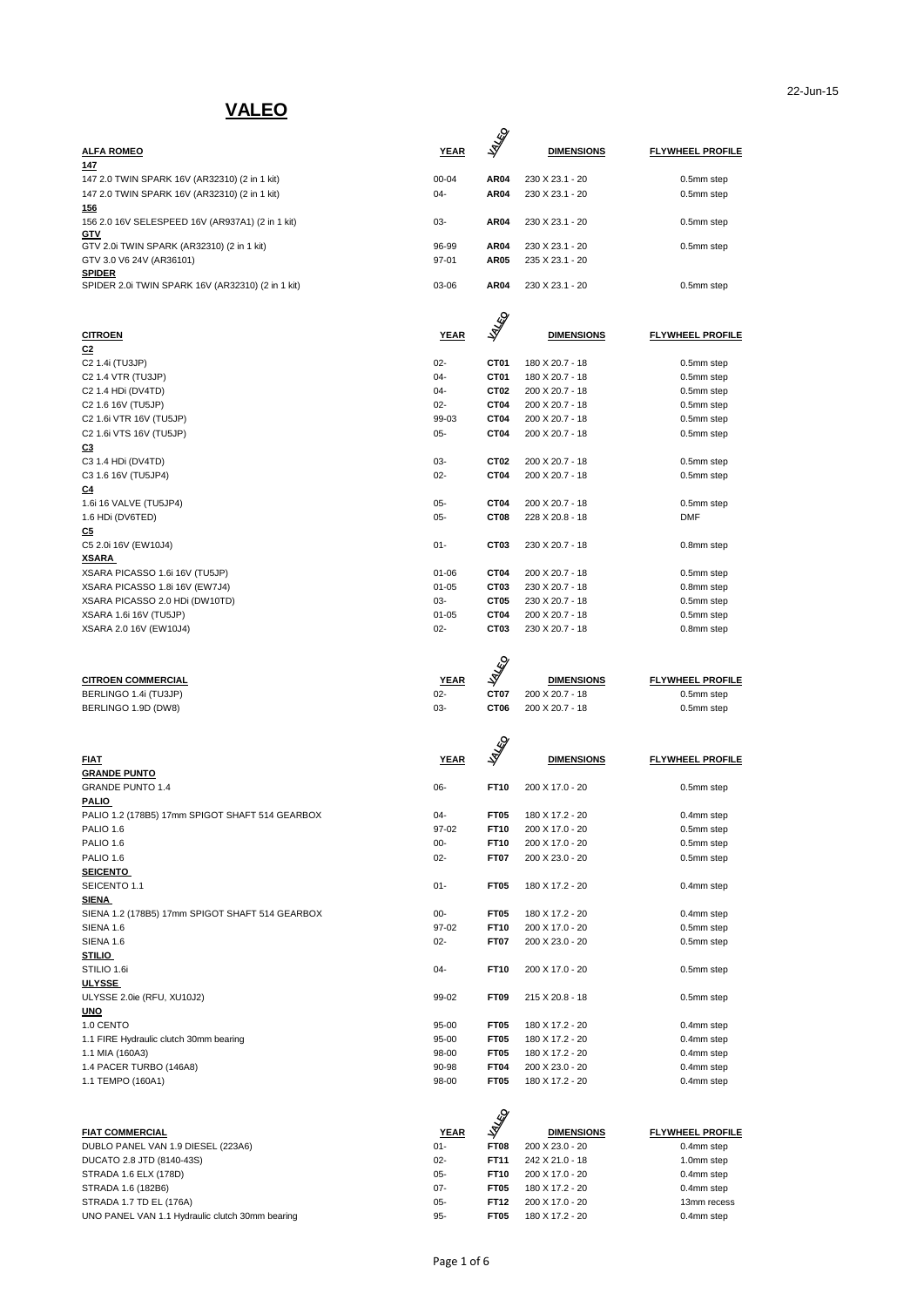| <b>DAILY CITY</b>                      |           |                  |                 |      |
|----------------------------------------|-----------|------------------|-----------------|------|
| 30-8, 35-8, 40-8                       | 78-91     | IV <sub>06</sub> | 242 X 29.0 - 10 | flat |
| 35S13 CC 125hp (8140.43S)              | 03-04     | <b>IV04</b>      | 267 X 29.0 - 10 | flat |
| 50C11 C 125hp (8140.43S)               | $01 - 02$ | <b>IV04</b>      | 267 X 29.0 - 10 | flat |
| 50C13 CC 125hp (8140.43S)              | $01 - 04$ | <b>IV04</b>      | 267 X 29.0 - 10 | flat |
| 50C13 D 125hp (8140.43S)               | $00 - 03$ | <b>IV04</b>      | 267 X 29.0 - 10 | flat |
| 50C13V-12 125hp (8140.43S)             | $00 - 04$ | <b>IV04</b>      | 267 X 29.0 - 10 | flat |
| 50C13V-15 125hp (8140.43S)             | $00 - 04$ | <b>IV04</b>      | 267 X 29.0 - 10 | flat |
| 50C13V-8 125hp (8140.43S)              | $01 - 04$ | <b>IV04</b>      | 267 X 29.0 - 10 | flat |
| 50C15V-15 146hp (8140.43N)             | $04 -$    | <b>IV05</b>      | 280 X 29.0 - 10 | flat |
| 65C15 CC 146hp (8140.43N)              | $01 - 04$ | <b>IV05</b>      | 280 X 29.0 - 10 | flat |
| 65C15D 146hp (8140.43N)                | $02 - 04$ | <b>IV05</b>      | 280 X 29.0 - 10 | flat |
| <b>TURBO DAILY</b>                     |           |                  |                 |      |
| 35-8 2.4D (8140.61)                    | 78-91     | IV <sub>06</sub> | 242 X 29.0 - 10 | flat |
| 35-8 2.5D Chassis no 5928513 (8140.07) | $90-$     | IV <sub>06</sub> | 242 X 29.0 - 10 | flat |
| 35-10 2.4 Turbo Diesel (8140.61)       | 85-91     | <b>IV04</b>      | 267 X 29.0 - 10 | flat |
| 35-12 2.5 Turbo Diesel (8140.47)       | 90-96     | <b>IV04</b>      | 267 X 29.0 - 10 | flat |
| 35S13 3.5 Ton                          | $01 - 02$ | <b>IV04</b>      | 267 X 29.0 - 10 | flat |
| 45-12 3 Ton (8140.43TCA)               | 99-01     | <b>IV04</b>      | 267 X 29.0 - 10 | flat |
| 49-10 2.4TD (8140.21)                  | 95-99     | <b>IV04</b>      | 267 X 29.0 - 10 | flat |
| 49-12 2.5TD (8140.47)                  | 95-99     | <b>IV04</b>      | 267 X 29.0 - 10 | flat |
| 54-12 2.8L 90kw                        | 99-01     | <b>IV04</b>      | 267 X 29.0 - 10 | flat |
| 59-12 2.5TD (8140.47)                  | 95-00     | <b>IV04</b>      | 267 X 29.0 - 10 | flat |
| 66-12 2.8L 90kw                        | 99-01     | <b>IV04</b>      | 267 X 29.0 - 10 | flat |
|                                        |           |                  |                 |      |

| <b>PEUGEOT</b>                                                       | <b>YEAR</b> | <b>RARD</b>        | <b>DIMENSIONS</b>                  | <u>FLYWHEEL PROFILE</u>  |
|----------------------------------------------------------------------|-------------|--------------------|------------------------------------|--------------------------|
| 1007                                                                 |             |                    |                                    |                          |
| 1007 1.6 (TU5JP)                                                     | $05 -$      | <b>PG07</b>        | 200 X 20.8 -18                     | 0.5mm step               |
| 206                                                                  |             |                    |                                    |                          |
| 206 1.4 HDi (DV4TD)                                                  | $01 -$      | <b>PG11</b>        | 200 X 20.8 - 18                    | 0.5mm step               |
| 206 1.4 XR 8V (TU3JP)                                                | $01 - 04$   | <b>PG08</b>        | 180 X 20.8 - 18                    | 0.5mm step               |
| 206 1.6 XT, XS, (TU5JP4)                                             | 01-06       | <b>PG07</b>        | 200 X 20.8 - 18                    | 0.5mm step               |
| 206 GTI 180 (EW10J4)                                                 | 04-06       | <b>PG06</b>        | 228 X 20.8 - 18                    | 8.0mm recess             |
| 206 2.0 GT 16V (EW10J4)                                              | $01 -$      | <b>PG06</b>        | 228 X 20.8 - 18                    | 8.0mm recess             |
| 206 2.0 XS HDi (DW10TD)                                              | 04-07       | <b>PG06</b>        | 228 X 20.8 - 18                    | 8.0mm recess             |
| 207                                                                  |             |                    |                                    |                          |
| 207 1.4 (TU3A)                                                       | 06-         | <b>PG14</b>        | 180 X 20.8 - 18                    | 0.5mm step               |
| 207 1.6 XS 16V (TU5JP)                                               | 06-         | <b>PG07</b>        | 200 X 20.8 - 18                    | 0.5mm step               |
| 306                                                                  |             |                    |                                    |                          |
| 306 XR 1.6 (TU5.JP)                                                  | 98-02       | <b>PG02</b>        | 200 X 20.8 - 18                    | 0.5mm step               |
| 306 XR 1.8 (XU7.JP4)                                                 | 98-01       | <b>PG03</b>        | 200 X 20.8 - 18                    | 0.5mm step               |
| 306 S16 2.0 16V (XU10.J2) - Pull Type                                | 95-         | <b>PG04</b>        | 215 X 20.8 - 18                    | 0.5mm step               |
| 307                                                                  |             |                    |                                    |                          |
| 307 1.6 16V XT, XS, STATION WAGON (TU5JP4)                           | 03-         | <b>PG07</b>        | 200 X 20.8 - 18                    | 0.5mm step               |
| 307 2.0 HDi (DW10ATED)                                               | $01 - 04$   | <b>PG10</b>        | 228 X 20.8 - 18                    | <b>DMF</b>               |
| 307 2.0 XS                                                           | $01 -$      | <b>PG06</b>        | 228 X 20.8 - 18                    | 8.0mm recess             |
| 307 2.0 XS SW (EW10J4)                                               | $02 - 05$   | <b>PG09</b>        | 228 X 20.8 - 18                    | 8.0mm recess             |
| 307 2.0 CC 16V                                                       | $05 -$      | <b>PG09</b>        | 228 X 20.8 - 18                    | 8.0mm recess             |
| 405                                                                  |             |                    |                                    |                          |
| 405 1.8 (XU7JP)                                                      | 95-97       | <b>PG03</b>        | $200 \times 20.8 - 18$             | 0.5mm step               |
| 406                                                                  | 99-         | <b>PG04</b>        |                                    |                          |
| 406 2.0i 16V (XU10J4R) - Pull type<br>406 2.0 HDi (DW10) - Pull type | $00 - 04$   | <b>PG16</b>        | 215 X 20.8 - 18<br>225 X 24.1 - 21 | 0.5mm step<br><b>DMF</b> |
| 406 2.0 ST                                                           | $00 -$      | <b>PG10</b>        | 228 X 20.8 - 18                    | <b>DMF</b>               |
| 406 2.2 16V (EW12J4)                                                 | $01 -$      | <b>PG09</b>        | 228 X 20.8 - 18                    | 8.0mm recess             |
| 407                                                                  |             |                    |                                    |                          |
| 407 2.0i ST (EW10A)                                                  | 04-08       | <b>PG09</b>        | 228 X 20.8 - 18                    | 8.0mm recess             |
| 407 2.2 ST 16V (EW12J4)                                              | $04 -$      | <b>PG09</b>        | 228 X 20.8 - 18                    | 8.0mm recess             |
| 607                                                                  |             |                    |                                    |                          |
| 607 2.0 (EW10J4)                                                     | $01 -$      | <b>PG09</b>        | 228 X 20.8 - 18                    | 8.0mm recess             |
| 806                                                                  |             |                    |                                    |                          |
| 806 ST MPV                                                           | $00 - 02$   | <b>PG10</b>        | 228 X 20.8 - 18                    | <b>DMF</b>               |
|                                                                      |             |                    |                                    |                          |
| 807                                                                  | 03-         | <b>PG09</b>        | 228 X 20.8 - 18                    | 8.0mm recess             |
| 2.2i 16V (EW12J4)                                                    | $07 -$      | <b>PG15</b>        |                                    |                          |
| 2.2 HDi (DW12)                                                       |             |                    | 240 X 24.1 - 21                    |                          |
| NOTE: DMF'S MUST BE REPLACED AND NOT SKIMMED                         |             |                    |                                    |                          |
|                                                                      |             | Ŷ                  |                                    |                          |
| <b>PEUGEOT COMMERCIAL</b>                                            | <b>YEAR</b> | $\vec{\mathbb{Y}}$ | <b>DIMENSIONS</b>                  | <b>FLYWHEEL PROFILE</b>  |
| BOXER 2.2 HDI                                                        | 08-         | <b>PG15</b>        | 242 X 23.5 - 21                    |                          |

BOXER 2.5 TDi (DJ5TED) **96-01 PG05** 242 X 24.1 - 21 1.0mm step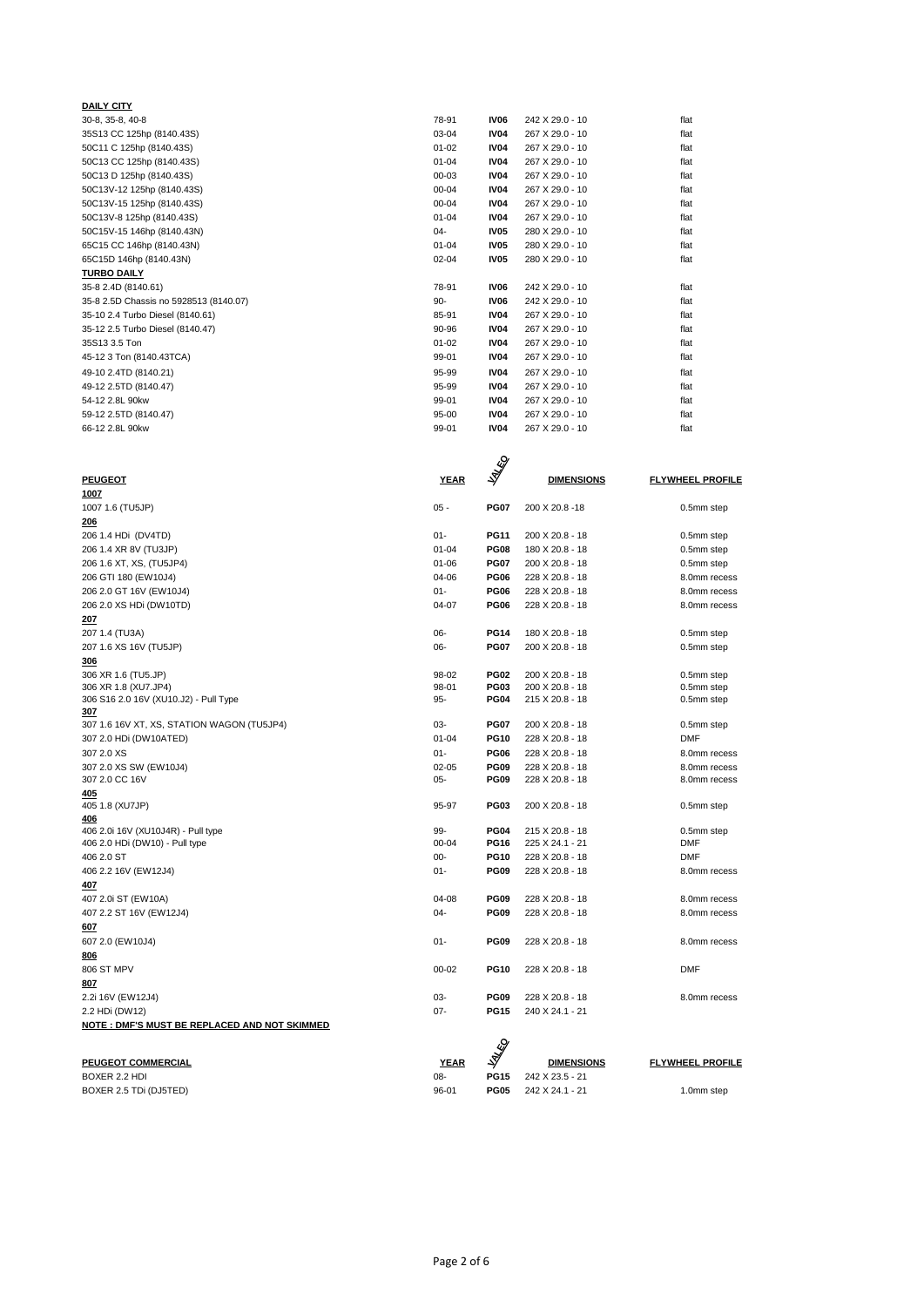| <b>RENAULT</b>                                        | <b>YEAR</b> | 多                                  | <b>DIMENSIONS</b>       | <b>FLYWHEEL PROFILE</b> |
|-------------------------------------------------------|-------------|------------------------------------|-------------------------|-------------------------|
| <u>CLIO</u>                                           |             |                                    |                         |                         |
|                                                       |             |                                    |                         |                         |
| CLIO 1.2 VA VA VOOM, AUTHENTIQUE, EXPRESSION (D7F720) | $01 - 05$   | <b>RN08</b>                        | 180 X 21.5 - 26         | 0.5mm step              |
| CLIO 1.4 RT, ALIZE 8V (E7J634)                        | 99-01       | <b>RN08</b>                        | 180 X 21.5 - 26         | 0.5mm step              |
| <b>CLIO II</b>                                        |             |                                    |                         |                         |
| CLIO II 1.4 16V (K4J)                                 | 00-06       | <b>RN04</b>                        | 200 X 21.9 - 26         | 0.5mm step              |
| CLIO II 1.5 dCi (K9K)                                 | 01-         | <b>RN15</b>                        | 215 X 21.9 - 26         |                         |
| <u>CLIO III</u>                                       |             |                                    |                         |                         |
| CLIO III 1.4 16V (K4J)                                | 06-         | <b>RN12</b>                        | 200 X 22.0 - 26         | 0.5mm step              |
| CLIO III 1.6 16V (K4M)                                | 06-         | <b>RN12</b>                        | 200 X 22.0 - 26         | 0.5mm step              |
| LAGUNA                                                |             |                                    |                         |                         |
| LAGUNA 1.6i RT & RTE                                  | 99-         | <b>RN04</b>                        |                         | 0.5mm step              |
|                                                       |             |                                    | 200 X 21.9 - 26         |                         |
| LAGUNA 1.8 RN / RT / ESTATE (F3P)                     | 96-98       | <b>RN07</b>                        | 215 X 21.5 - 26         | 0.5mm step              |
| LAGUNA 2.0 RT / RXE / ESTATE (F3R)                    | 96-98       | <b>RN07</b>                        | 215 X 21.5 - 26         | 0.5mm step              |
| <b>LOGAN</b>                                          |             |                                    |                         |                         |
| LOGAN 1.6MPI (K7M)                                    | 08-         | <b>RN04</b>                        | 200 X 21.9 - 26         | 0.5mm step              |
| <b>MEGANE</b>                                         |             |                                    |                         |                         |
| MEGANE 1.4i RTE 16V                                   | 99-02       | <b>RN04</b>                        | 200 X 21.9 - 26         | 0.5mm step              |
| MEGANE 1.6 RN, RT, COUPE, CLASSIC, SCENIC (K7M)       | 97-99       | <b>RN04</b>                        | 200 X 21.9 - 26         | 0.5mm step              |
| MEGANE 1.6 16V RXE, RXT (K4M)                         | 98-03       | <b>RN09</b>                        | 200 X 22.0 - 26         | 12.0mm recess           |
| MEGANE 2.0 8V RXE / COUPE / CLASSIC RXE (F3R)         | 97-98       | <b>RN07</b>                        | 215 X 21.5 - 26         | 0.5mm step              |
| MEGANE 2.0 COUPE 16V                                  |             |                                    |                         |                         |
|                                                       | 97-         | <b>RN07</b>                        | 215 X 21.5 - 26         | 0.5mm step              |
| <u>MEGANE II</u>                                      |             |                                    |                         |                         |
| MEGAN II 1.6 16V (K4M)                                | 03-         | <b>RN10</b>                        | 200 X 22.0 - 26         | 0.5mm step              |
| MEGAN II 1.9 Dci (F9Q)                                | 03-         | <b>RN11</b>                        | 215 X 21.5 - 26         | 12.0mm recess           |
| <b>MODUS</b>                                          |             |                                    |                         |                         |
| MODUS 1.4i (K4J)                                      | 05-         | <b>RN12</b>                        | 200 X 22.0 - 26         | 0.5mm step              |
| <b>SANDERO</b>                                        |             |                                    |                         |                         |
| SANDERO 1.6 (K4M)                                     | $10 -$      | <b>RN04</b>                        | 200 X 21.9 - 26         | 0.5mm step              |
| <b>SCENIC</b>                                         |             |                                    |                         |                         |
| SCENIC 1.6 16V (K4M)                                  | 98-00       | <b>RN09</b>                        | 200 X 22.0 - 26         | 12.0mm recess           |
| SCENIC 2.0 PRIVELEGE & DYNAMIQUE                      | $00 - 02$   | <b>RN07</b>                        | 215 X 21.5 - 26         | 0.5mm step              |
| SCENIC 2.0 16V (F3R/ F4R)                             | 00-03       | <b>RN07</b>                        | 215 X 21.5 - 26         | 0.5mm step              |
| <b>SCENIC II</b>                                      |             |                                    |                         |                         |
|                                                       | $04 -$      | <b>RN12</b>                        | 200 X 22.0 - 26         | 0.5mm step              |
| SCENIC II 1.6 16V (K4M)                               |             |                                    |                         |                         |
| SCENIC II 1.9 DCi (2 in 1 kit)                        | 03-09       | <b>RN14</b>                        | 240 X 24.5 - 21         | <b>DMF</b>              |
|                                                       |             |                                    |                         |                         |
|                                                       |             |                                    |                         |                         |
|                                                       |             |                                    |                         |                         |
|                                                       |             |                                    |                         |                         |
| <b>RENAULT COMMERCIAL</b>                             | <b>YEAR</b> | <b>WARD</b>                        | <b>DIMENSIONS</b>       | <b>FLYWHEEL PROFILE</b> |
| KANGOO 1.4 (EJ7)                                      | $01 -$      | <b>RN08</b>                        | 180 X 21.5 - 26         | 0.5mm step              |
| KANGOO 1.5dCi (K9K)                                   | $04 -$      | <b>RN15</b>                        | 215 X 21.9 - 26         |                         |
|                                                       |             |                                    |                         |                         |
|                                                       |             |                                    |                         |                         |
|                                                       |             | ₽                                  |                         |                         |
| <b>TATA</b>                                           | YEAR        | ¥                                  | <b>DIMENSIONS</b>       | <b>FLYWHEEL PROFILE</b> |
| INDICA 1.4 LE, LX                                     | $04 -$      | TA01                               | 190 X 20.5 - 18         | 11.0mm recess           |
| INDIGO 1.4 GLS, GLX                                   | $04 -$      | <b>TA01</b>                        | 190 X 20.5 - 18         | 11.0mm recess           |
|                                                       |             |                                    |                         |                         |
|                                                       |             |                                    |                         |                         |
| <b>VPH</b>                                            |             |                                    |                         |                         |
|                                                       |             |                                    |                         |                         |
| <b>CHEVROLET</b>                                      | <b>YEAR</b> | \$                                 | <b>DIMENSIONS</b>       | <b>FLYWHEEL PROFILE</b> |
| AVEO 1.5                                              | 03-         | CH <sub>04</sub>                   | 216 X 20.7 - 24         | 2.2mm recess            |
| AVEO 1.5 (F15)                                        | 03-08       | CH <sub>08</sub>                   | 216 X 20.7 - 24         | 2.2mm recess            |
| AVEO 1.6 (F16)                                        | 03-08       | CH <sub>09</sub>                   | 216 X 20.7 - 24         | 2.2mm recess            |
| CRUZE 1.6i                                            | 09-         | <b>CH10</b>                        | 228 X 20.6 - 24         |                         |
|                                                       |             |                                    |                         |                         |
| CRUZE 1.8i                                            | 09-         | <b>CH10</b>                        | 228 X 20.6 - 24         |                         |
| CRUZE 2.0 D                                           | 10-         | CH11                               | 240 X 26.1 - 23         | DMF                     |
| OPTRA 1.6 (F16)                                       | 04-         |                                    | CH12CSC 215 X 20.7 - 24 |                         |
| SPARK LS 800cc                                        | 05-         | CH <sub>03</sub>                   | 170 X 19.1 - 18         | 2.2mm recess            |
| SPARK LS 1000cc                                       | 03-         | CH <sub>05</sub>                   | 184 X 20.7 - 24         | 2.2mm recess            |
| SPARK 1.0 (B10)                                       | 05-         | CH <sub>07</sub>                   | 184 X 19.1 - 18         |                         |
| SPARK 1.2 (B12D1)                                     | 10-         | CH <sub>07</sub>                   | 184 X 19.1 - 18         | flat                    |
| CAPTVA 2.0 D Including CSC Bearing                    | 07-         |                                    | CH13CSC 240 X 26.1 - 23 | <b>DMF</b>              |
| CAPTIVA 2.4 Including CSC Bearing                     | $07 -$      |                                    | CH14CSC 235 X 26.1 - 23 | 20mm recess             |
|                                                       |             |                                    |                         |                         |
|                                                       |             |                                    |                         |                         |
| <b>DAEWOO</b>                                         | YEAR        |                                    | <b>DIMENSIONS</b>       | <b>FLYWHEEL PROFILE</b> |
| CIELO 1.5 DOHC 16V 150 GLX & GTX (L4)                 | 96-98       | $\vec{\mathcal{S}}$<br><b>DW01</b> | 216 X 20.7 - 24         | 2.2mm recess            |
|                                                       |             | <b>DW02</b>                        |                         |                         |
| CIELO 1.5i L, GL SOHC 8V (L4)                         | 96-98       |                                    | 200 X 20.7 - 24         | 2.2mm recess            |
| ESPERO 1.8 CD 2.0 CD DOHC 16V (L4)                    | 96-98       | <b>DW03</b>                        | 216 X 20.7-24           | 2.2mm recess            |
| LANOS 1.3 iS (SOHC)                                   | 98-01       | <b>DW04</b>                        | 184 X 20.7 - 24         | 2.2mm recess            |
| LANOS LANOS II 1.4S (A14SMS)                          | 00-03       | <b>DW04</b>                        | 184 X 20.7 - 24         | 2.2mm recess            |
| LANOS 1.6 SX 16V (E-TEC / A16DMS)                     | 97-00       | <b>DW05</b>                        | 215 X 20.7 - 24         | 19.2mm recess           |
| NUBIRA 1.6 SX 16V (E-TEC)                             | 97-00       | <b>DW05</b>                        | 215 X 20.7 - 24         | 19.2mm recess           |
| NUBIRA 2.0 CDX 16V (E-TEC)                            | 97-         | <b>DW06</b>                        | 225 X 20.7 - 24         | 19.2mm recess           |
| MATIZ S SE (F8CV)                                     | 99-         | <b>DW07</b>                        | 170 X 19.1 - 18         | 2.2mm recess            |
| TACUMA 1.6 SX                                         | $01 - 03$   | <b>DW05</b>                        | 215 X 20.7 - 24         | 19.2mm recess           |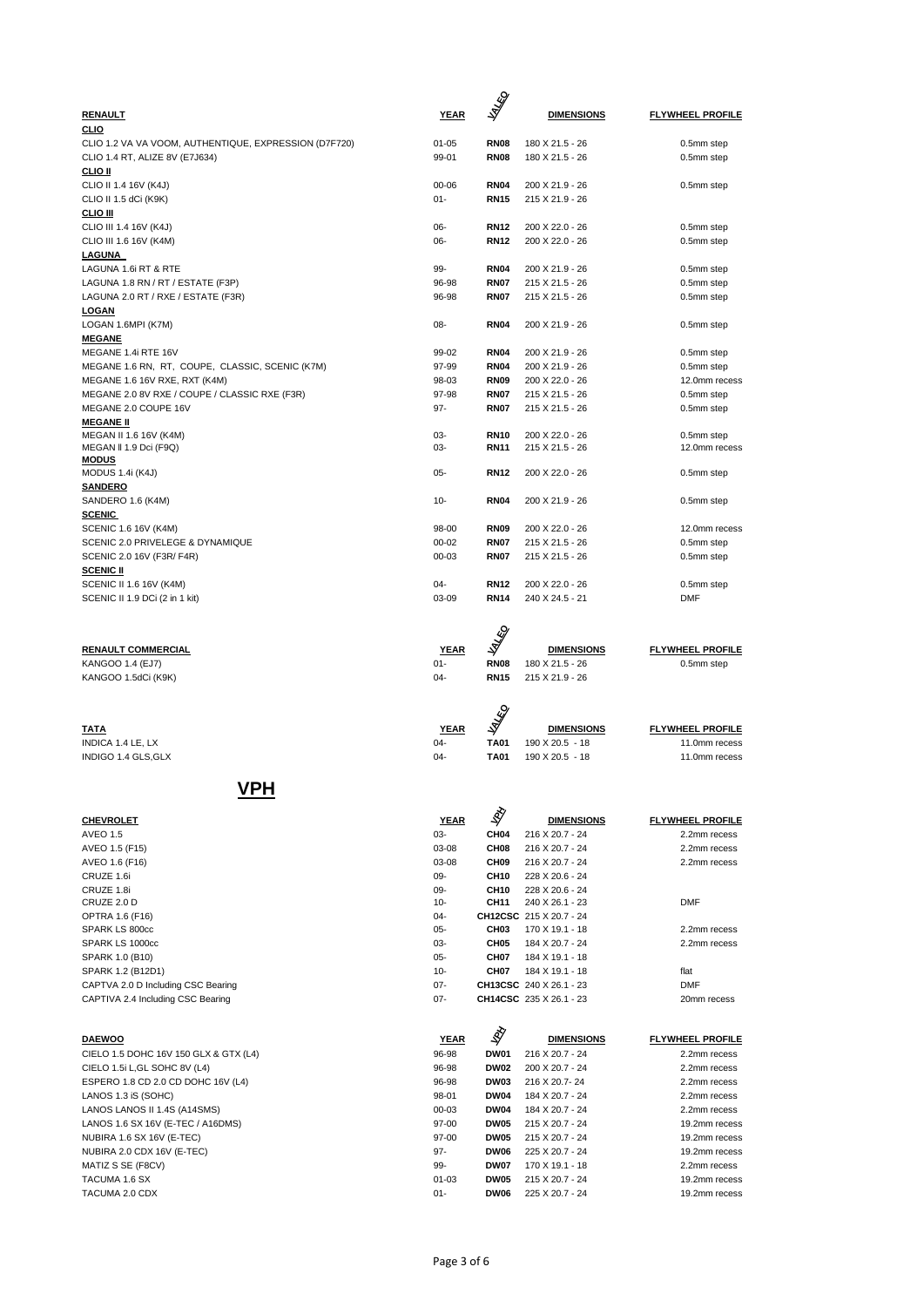| <b>HYUNDAI</b>                                                              | <u>YEAR</u>   | $\vec{\mathcal{S}}$ | <b>DIMENSIONS</b>                  | <b>FLYWHEEL PROFILE</b> |
|-----------------------------------------------------------------------------|---------------|---------------------|------------------------------------|-------------------------|
| <b>ACCENT</b>                                                               |               |                     |                                    |                         |
| ACCENT 1.3 (G4EH) CS RSi                                                    | 94-99         | <b>HY01</b>         | 200 X 22.3 - 20                    | flat                    |
| ACCENT 1.3 XS LS                                                            | 96-           | <b>HY06</b>         | 184 X 22.0 - 20                    | flat                    |
| ACCENT 1.5 (G4EK) CS RSi                                                    | 94-99         | <b>HY01</b>         | 200 X 22.3 - 20                    | flat                    |
| ACCENT 1.5                                                                  | 01-           | <b>HY02</b>         | 215 X 22.2 - 20                    | flat                    |
| ACCENT 1.6 CVVT (G4ED)                                                      | 06-           | HY25                | 215 X 22.3 - 20                    | flat                    |
| <u>ATOS</u>                                                                 |               |                     |                                    |                         |
| <b>ATOS</b>                                                                 | 99-           | HY11                | 180 X 19.9 - 24                    | 15.5mm recess           |
| <b>ELANTRA</b>                                                              |               |                     |                                    |                         |
| ELANTRA 1.6 GLS (J1 G4DNR)                                                  | 93-96         | <b>HY02</b>         | 215 X 22.2 - 20                    | flat                    |
| ELANTRA 1.6 GL GLS (J1 G4DNR)                                               | 96-98         | <b>HY05</b>         | 215 X 22.2 - 20                    | flat                    |
| ELANTRA 1.6 (J2) (G4DNR)                                                    | 98-           | HY14                | 215 X 22.3 - 20                    | flat                    |
| ELANTRA 1.6 (J2) - Pull type                                                | 98-           | HY04                | 215 X 22.3 - 20                    | flat                    |
| ELANTRA 1.6 GLS (G4ED)                                                      | $05 -$        | <b>HY14</b>         | 215 X 22.3 - 20                    | flat                    |
| ELANTRA 1.8 GLS (J1 G4DNR)                                                  | 93-96         | <b>HY02</b>         | 215 X 22.2 - 20                    | flat                    |
| ELANTRA 1.8 GL GLS (J1 G4DNR)                                               | 96-98         | <b>HY05</b>         | 215 X 22.2 - 20                    | flat                    |
| ELANTRA 1.8 GLI GLS (J1 G4DNR)                                              | 96-98         | <b>HY05</b>         | 215 X 22.2 - 20                    | flat                    |
| ELANTRA 1.8 (J2) - Pull type                                                | 98-           | <b>HY04</b>         | 215 X 22.3 - 20                    | flat                    |
| ELANTRA 2.0 (J2) - Pull type                                                | 98-           | <b>HY04</b>         | 215 X 22.3 - 20                    | flat                    |
| ELANTRA 2.0 CRDI (D4EA) - Pull type                                         | 05-06         | <b>HY24</b>         | 225 X 22.3 - 20                    | 15.5mm recess           |
| <u>GETZ</u>                                                                 |               |                     |                                    |                         |
| GETZ 1.3                                                                    | 03-           | <b>HY01</b>         | 200 X 22.3 - 20                    | flat                    |
| GETZ 1.4 (G4AE)                                                             | 04-           | <b>HY05</b>         | 215 X 22.2 - 20                    | flat                    |
| GETZ 1.5 CRDi (D3EA) - Pull type                                            | 04-06         | HY13                | 215 X 22.3 - 20                    | flat                    |
| GETZ 1.5 CRDi (D3EA)                                                        | 04-           | HY21                | 240 X 22.3 - 20                    | flat                    |
| GETZ 1.6 (J4) (G4ED) 46mm Bearing                                           | 03-           | <b>HY05</b>         | 215 X 22.3 - 20                    | flat                    |
| GETZ 1.6 (J4) (G4ED) 62mm Bearing                                           | 03-           | <b>HY14</b>         | 215 X 22.3 - 20                    | flat                    |
| L                                                                           |               |                     |                                    |                         |
| i10 1.1 (G4HG)                                                              | 08-           | HY11                | 180 X 19.9 - 24                    | 15.5mm recess           |
| i20 1.6 (GA)                                                                | 09-           | <b>HY22</b>         | 215 X 22.3 - 20                    | flat                    |
| i30 1.6 (G4FC)                                                              | 08-<br>10-    | HY28<br><b>HY18</b> | 240 X 22.3 - 20                    | flat<br>15.5mm recess   |
| ix35 2.0 (G4KD)<br>MATRIX                                                   |               |                     | 235 X 22.3 - 20                    |                         |
| MATRIX 1.6 (FC1.6)                                                          | 04-           | <b>HY15</b>         | 215 X 22.3 - 20                    | flat                    |
| MATRIX 1.8 GLS - Pull type                                                  | 01-06         | <b>HY04</b>         | 215 X 22.3 - 20                    | flat                    |
| <b>S COUPE</b>                                                              |               |                     |                                    |                         |
| S COUPE GT LS 1.5 (G4KER)                                                   | 94-95         | <b>HY01</b>         | 200 X 22.3 - 20                    | flat                    |
| <b>SANTA FE</b>                                                             |               |                     |                                    |                         |
| SANTA FE 2.4 (G4JS-G) - Pull type                                           | 00-03         | <b>HY16</b>         | 225 X 22.3 - 20                    | <b>DMF</b>              |
| SANTA FE 2.4 (G4JS-G) (Solid flywheel)                                      | 03-           | <b>HY10</b>         | 225 X 22.3 - 20                    | 15.5mm recess           |
| <b>SONATA</b>                                                               |               |                     |                                    |                         |
| SONATA 2.0 GL GLS (G4APR)                                                   | 94-96         | <b>HY02</b>         | 215 X 22.2 - 20                    | flat                    |
| SONATA 2.0 DOHC 16V                                                         | 96-99         | HY03                | 225 X 22.7 - 20                    | 3.0mm recess            |
| SONATA ALLEGRO 2.0 - Pull type                                              | 98-           | HY09                | 215 X 22.3 - 20                    | 15.5mm recess           |
| SONATA VIVANTE 2.5 V6 (G6BVW) - Pull type                                   | 98-           | <b>HY10</b>         | 225 X 22.3 - 20                    | 15.5mm recess           |
| <b>TIBURON</b>                                                              |               |                     |                                    |                         |
| TIBURON 2.0 & FX DOHC 16V (J2) - Pull type                                  | 96-           | HY04                | 215 X 22.3 - 20                    | flat                    |
| TIBURON V6 (G6BA) - Pull type                                               | 03-07         | <b>HY16</b>         | 225 X 22.3 - 20                    | DMF                     |
| TIBURON V6 (G6BA) - Pull type (4 in 1 kit)                                  | 03-07         | HY23                | 225 X 22.3 - 20                    | Included                |
| <b>TUCSON</b>                                                               |               |                     |                                    |                         |
| <b>TUCSON 2.0 (G4GC)</b>                                                    | 04-           | HY18                | 235 X 22.3 - 20                    | 15.5mm recess           |
| NOTE : DMF'S MUST BE REPLACED AND NOT SKIMMED                               |               |                     |                                    |                         |
|                                                                             |               |                     |                                    |                         |
|                                                                             |               | Š                   |                                    |                         |
| <b>HYUNDAI COMMERCIAL</b>                                                   | <b>YEAR</b>   |                     | <b>DIMENSIONS</b>                  | <b>FLYWHEEL PROFILE</b> |
| BAKKIE H100 2.5i TD (4D55)                                                  | $97 -$        | HY07                | 225 X 26.1 - 23                    | flat                    |
| BAKKIE H100 2.6i D Release bearing ID=37mm                                  | $97 -$        | <b>HY08</b>         | 241 X 26.1 - 23                    | flat                    |
| HD65 2.5 TONNE TRUCK (D4AL)                                                 | 04-           | HY19                | 275 X 29.4 - 14                    | flat                    |
| HD72 3.5 TONNE TRUCK                                                        | 04-           | HY20                | 300 X 35.2 - 14                    | flat                    |
| H100 2.6 Release bearing OD=105mm                                           | 04-           | HY17                | 241 X 26.1 - 23                    | flat<br>flat            |
| MINIBUS H100 2.5i TD (D4BF)<br>MINIBUS H100 2.5i TD Release bearing ID=32mm | 99-<br>$00 -$ | <b>HY07</b><br>HY12 | 225 X 26.1 - 23<br>241 X 26.1 - 23 | flat                    |
|                                                                             |               |                     |                                    |                         |

PANEL VAN 2.6i Release bearing ID=37mm 97- **HY08** 241 X 26.1 - 23 flat PANEL VAN 2.6i Release bearing ID=32mm 00- **HY12** 241 X 26.1 - 23 flat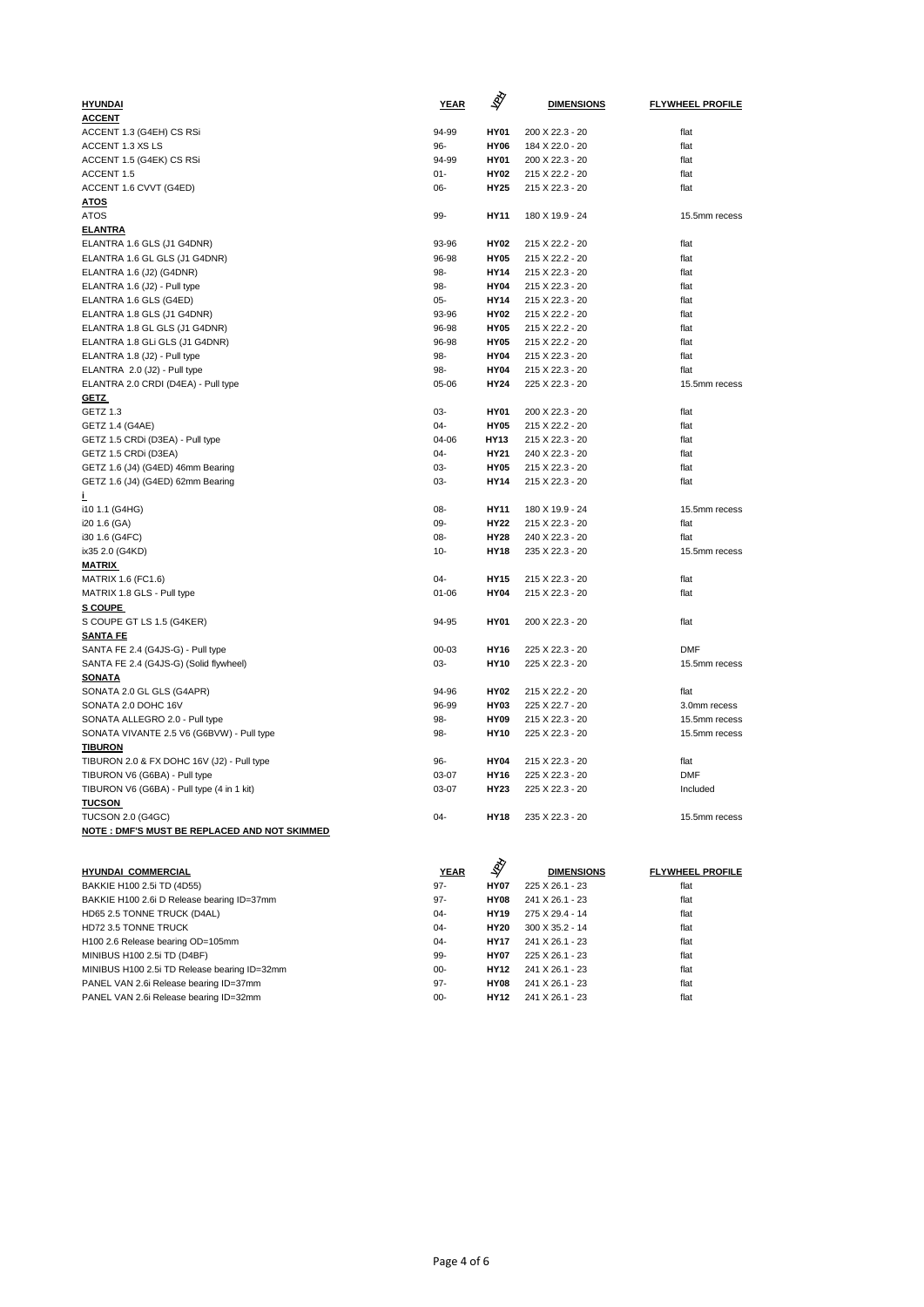| <u>KIA</u>                         | <b>YEAR</b> | $\vec{\mathcal{S}}$ | <b>DIMENSIONS</b>   | <b>FLYWHEEL PROFILE</b> |
|------------------------------------|-------------|---------------------|---------------------|-------------------------|
| <b>CERATO</b>                      |             |                     |                     |                         |
| CERATO 1.6 (G4ED)                  | $04 -$      | <b>KA06</b>         | 215 X 22.3 - 20     | flat                    |
| CERATO 2.0 CRDI (D4EA) Pull type   | $04 -$      | <b>KA05</b>         | 225 X 22.4 - 20     | 15.5mm recess           |
| <b>CARENS</b>                      |             |                     |                     |                         |
| CARENS 1.8 LS (TB)                 | $00 - 02$   | <b>KA02</b>         | 225 X 24.5 - 22     | 20.0mm recess           |
| CARENS 2.0 CRDi (D4EA) - Pull type | $03 -$      | <b>KA05</b>         | 225 X 22.4 - 20     | 15.5mm recess           |
| <b>MAGENTIS</b>                    |             |                     |                     |                         |
|                                    | $04-$       | <b>KA10</b>         | 215/225 X 22.3 - 20 | flat                    |
| MAGENTIS 2.0i (GAJ)                |             |                     |                     |                         |
| <u>PICANTO</u>                     | $03 -$      | <b>KA07</b>         | 180 X 19.9 - 24     |                         |
| PICANTO 1.1 LX (G4GH)              |             |                     |                     | 15.5mm recess           |
| <b>PRIDE</b>                       |             |                     |                     |                         |
| PRIDE 1.3 (B3)                     | 98-00       | <b>KA04</b>         | 180 X 19.0 - 18     | 0.5mm step              |
| <u>RIO</u>                         |             |                     |                     |                         |
| RIO 1.3 RS (A2E)                   | $00 -$      | <b>KA01</b>         | 200 X 22.2 - 20     | 0.5mm step              |
| RIO 1.5 RS (A5D)                   | $01 -$      | <b>KA01</b>         | 200 X 22.2 - 20     | 0.5mm step              |
| <b>SEDONA</b>                      |             |                     |                     |                         |
| SEDONA 2.9 TD (J3)                 | $06 -$      | <b>KA08</b>         | 235 X 26.2 - 23     | flat                    |
| <b>SHUMA</b>                       |             |                     |                     |                         |
| SHUMA 1.5 LS (B5, BFD)             | 99-01       | <b>KA01</b>         | 200 X 22.2 - 20     | 0.5mm step              |
| SHUMA 1.8 GS (TED)                 | 99-02       | <b>KA01</b>         | 200 X 22.2 - 20     | 0.5mm step              |
| <b>SPECTRA</b>                     |             |                     |                     |                         |
| SPECTRA 1.6 LS                     | $01 -$      | <b>KA01</b>         | 200 X 22.2 - 20     | 0.5mm step              |
| <b>SPORTAGE</b>                    |             |                     |                     |                         |
| SPORTAGE 2.0 (NB7)                 | 98-04       | <b>KA02</b>         | 225 X 24.5 - 22     | 20.0mm recess           |
| SPORTAGE 2.0 4X4 (G4GC)            | 04-08       | <b>KA11</b>         | 235 X 22.3 - 20     | 15.5mm recess           |
| SPORTAGE 2.0 (G4GC)                | $06 -$      | <b>KA09</b>         | 235 X 22.3 - 20     | 15.5mm recess           |
|                                    |             |                     |                     |                         |
| <b>KIA COMMERCIAL</b>              | <b>YEAR</b> | Š                   | <b>DIMENSIONS</b>   | <b>FLYWHEEL PROFILE</b> |
| 2700i TRUCK (VN)                   | $01 -$      | KA03                | 240 X 24.3 - 22     | flat                    |
|                                    |             |                     |                     |                         |
| PREGIO MINI BUS & VAN (J2)         | 96-04       | <b>KA03</b>         | 240 X 24.3 - 22     | flat                    |
|                                    |             |                     |                     |                         |
| <b>NISSAN</b>                      | <b>YEAR</b> | Š                   | <b>DIMENSIONS</b>   | <b>FLYWHEEL PROFILE</b> |
| <b>PATHFINDER</b>                  |             |                     |                     |                         |
| 2.5 dCi (YD25)                     | $05 -$      | <b>NS33</b>         | 250 X 25.4-24       | <b>DMF</b>              |
| <u>TIIDA</u>                       |             |                     |                     |                         |
| TIIDA 1.6 (HR16DE) (2 in 1 kit)    | $07 -$      | <b>NS31</b>         | 200 X 21.9 - 26     | flat                    |
| <b>QASHQAI</b>                     |             |                     |                     |                         |
| 1.6 (HR16DE) (2 in 1 kit)          | $07 -$      | <b>NS31</b>         | 200 X 21.9 - 26     | flat                    |
| <b>X-TRAIL</b>                     |             |                     |                     |                         |
| 2.0 (QR20DE)                       | $02 - 08$   | <b>NS29</b>         | 240/250 X 25.6-24   | <b>DMF</b>              |
| 2.2D R41 (YD22) (2 in 1 kit)       | $02 - 04$   | <b>NS30</b>         | 240/250 X 25.6-24   | <b>DMF</b>              |
| 2.5 (QR25DE)                       | $02 - 08$   | <b>NS29</b>         | 240/250 X 25.6-24   | <b>DMF</b>              |
|                                    |             |                     |                     |                         |
|                                    |             |                     |                     |                         |
| <b>SSANG YONG</b>                  | <b>YEAR</b> | $\vec{\mathcal{S}}$ | <b>DIMENSIONS</b>   | <b>FLYWHEEL PROFILE</b> |
| KORANDO 2.9 DIESEL (M602)          | 97-         | <b>SY01</b>         | 225 X 24.3 - 22     | 19.5mm recess           |
| KORANDO E 230 M111                 | $97 -$      | <b>SY02</b>         | 225 X 22.6 - 24     | 19.5mm recess           |
| KORANDO 2.9 D OM 662               | 97-         | <b>SY03</b>         | 225 X 22.6 - 22     | 19.5mm recess           |
| MUSSO 2.9 DIESEL                   | 96-         | <b>SY01</b>         | 225 X 24.3 - 22     | 19.5mm recess           |
| MUSSO 602 EL Tdi                   | $00 -$      | <b>SY04</b>         | 240 X 24.5 - 22     | 19.5mm recess           |
| REXTON 290 TD EL (2 in 1 kit)      | $02 - 05$   | <b>SY05</b>         | 240 X 24.5 - 22     | 19.5mm recess           |

#### **EXEDY**

|                              |             | <b>RADI</b> |                      |                         |
|------------------------------|-------------|-------------|----------------------|-------------------------|
| <b>HONDA</b>                 | <b>YEAR</b> |             | <b>DIMENSIONS</b>    | <b>FLYWHEEL PROFILE</b> |
| <b>ACCORD</b>                |             |             |                      |                         |
| ACCORD TYPE S (KA24A)        | 03-         | <b>HN13</b> | $220 X 26.0 - 24$    | 4.0mm recess            |
| ACCORD 2.4 EXECUTIVE (KA24A) | 06-08       | <b>HN13</b> | 220 X 26.0 - 24      | 4.0mm recess            |
| <b>CIVIC</b>                 |             |             |                      |                         |
| CIVIC 1.8 (R18A)             | 06-08       | <b>HN14</b> | $215 \times 22 - 20$ |                         |
| <b>JAZZ</b>                  |             |             |                      |                         |
| JAZZ 1.4 (L13)               | 03-         | <b>HN15</b> | $190 X 22.0 - 20$    |                         |
| <b>PRELUDE</b>               |             |             |                      |                         |
| PRELUDE 2.2 16V              | 92-97       | <b>HN11</b> | $220 X 26.0 - 24$    | 4.0mm recess            |
| PRELUDE 2.2 Si V-TEC (H22A)  | 97-         | <b>HN12</b> | 212 X 25.8 - 24      | 4.0mm recess            |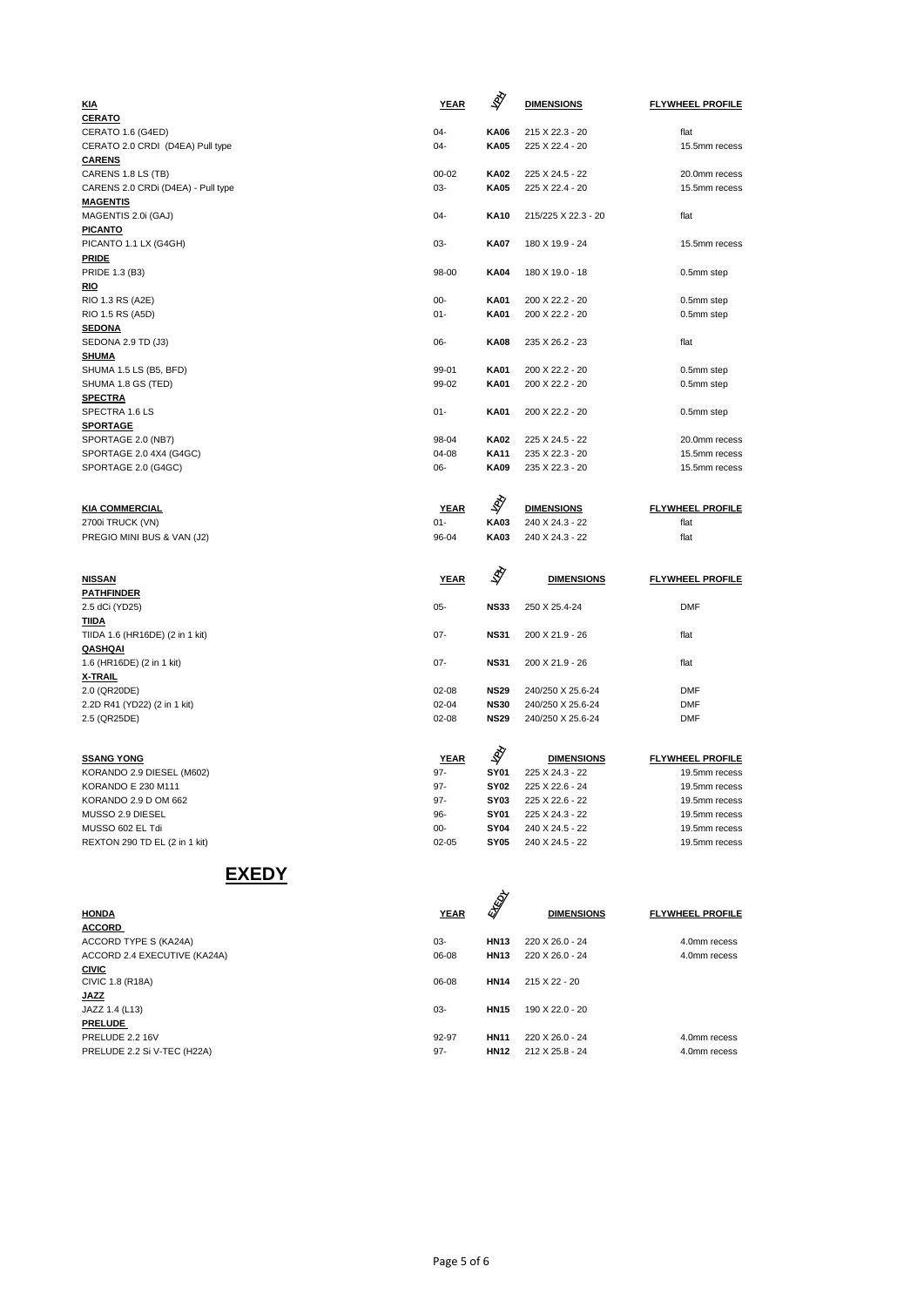|                                       |             | F    |                   |                         |
|---------------------------------------|-------------|------|-------------------|-------------------------|
| <b>ISUZU (PETROL)</b>                 | <b>YEAR</b> |      | <b>DIMENSIONS</b> | <b>FLYWHEEL PROFILE</b> |
| FRONTIER 320 V6 (6VD1) - Pull type    | 98-04       | IZ12 | 260 X 25.4 - 24   | 12.0mm recess           |
| KB320 V6 LDV & 4X4 (6VD1) - Pull type | 98-04       | IZ12 | 260 X 25.4 - 24   | 12.0mm recess           |
| TROOPER 320 V6 (6VD1) - Pull type     | 98-04       | IZ12 | 260 X 25.4 - 24   | 12.0mm recess           |

| <b>ISUZU (DIESEL)</b><br>KB250 2.5D-TEQ (4JK1 TC)<br>KB300 3.0D-TEQ 130kw (4JJ1 TC)<br>KB300 TDi 3.0 Turbo diesel (4JH1T)<br>KB300 TDi 3.0 Turbo diesel (4JH1-TC) | <b>YEAR</b><br>$07 -$<br>$13 -$<br>$02 - 04$<br>04-07 | A.<br>Martin<br>IZ18<br><b>IZ17</b><br>IZ18<br>IZ18 | <b>DIMENSIONS</b><br>250 X 25.4 - 24<br>275 X 25.4 - 24<br>250 X 25.4 - 24<br>250 X 25.4 - 24 | <b>FLYWHEEL PROFILE</b><br>18.0mm recess<br>flat<br>18.0mm recess<br>18.0mm recess |
|-------------------------------------------------------------------------------------------------------------------------------------------------------------------|-------------------------------------------------------|-----------------------------------------------------|-----------------------------------------------------------------------------------------------|------------------------------------------------------------------------------------|
| <b>MITSUBISHI</b><br><b>PAJERO</b><br>PAJERO 2800 (4M40) - Pull type<br>PAJERO 3500 (6G74) - Pull type                                                            | <b>YEAR</b><br>$95 -$<br>$95 -$                       | <b>RADI</b><br><b>MM15</b><br><b>MM15</b>           | <b>DIMENSIONS</b><br>250/260 X 26.1 - 23<br>250/260 X 26.1 - 23                               | <b>FLYWHEEL PROFILE</b><br>flat<br>flat                                            |
| <b>MITSUBISHI COMMERCIAL</b><br><b>COLT</b><br>COLT 2.8 DT 4x4 (4M40) - Pull type<br><b>TRITON</b><br>TRITON 3.2 Di-D (4M41)                                      | <b>YEAR</b><br>99-<br>$07 -$                          | <b>RAD</b><br><b>MM15</b><br><b>MM18</b>            | <b>DIMENSIONS</b><br>250/260 X 26.1 - 23<br>275 X 26.2 - 23                                   | <b>FLYWHEEL PROFILE</b><br>flat<br>flat                                            |
| <b>NISSAN</b><br>MAXIMA<br>MAXIMA QX 2.0 (VG20E)                                                                                                                  | <b>YEAR</b><br>$97 -$                                 | <b>RADI</b><br><b>NS25</b>                          | <b>DIMENSIONS</b><br>225 X 25.4 - 24                                                          | <b>FLYWHEEL PROFILE</b><br>flat                                                    |
| <b>MICRA</b><br>MICRA 1.4 (CR14DE) (2 in 1 kit)<br>200<br>200SX 1800 TURBO (CA18DET)                                                                              | $04 -$<br>92-95                                       | <b>NS26</b><br><b>NS25</b>                          | 190 X 22.0 - 26<br>225 X 25.4 - 24                                                            | flat<br>flat                                                                       |
| <b>NISSAN DIESEL</b><br><b>HARDBODY</b><br>HARDBODY 3.2 (QD32)                                                                                                    | <b>YEAR</b><br>99-01                                  | <b>A</b><br><b>NS24</b>                             | <b>DIMENSIONS</b><br>260 X 25,4 - 24                                                          | <b>FLYWHEEL PROFILE</b><br>flat                                                    |
| <b>SUZUKI</b><br><u>GRAND VITARA</u><br>GRAND VITARA 2.7 (H27)                                                                                                    | <b>YEAR</b><br>03-                                    | <b>RAD</b><br><b>SZ06</b>                           | <b>DIMENSIONS</b><br>235 X 29.5 - 21                                                          | <b>FLYWHEEL PROFILE</b><br>0.5mm step                                              |